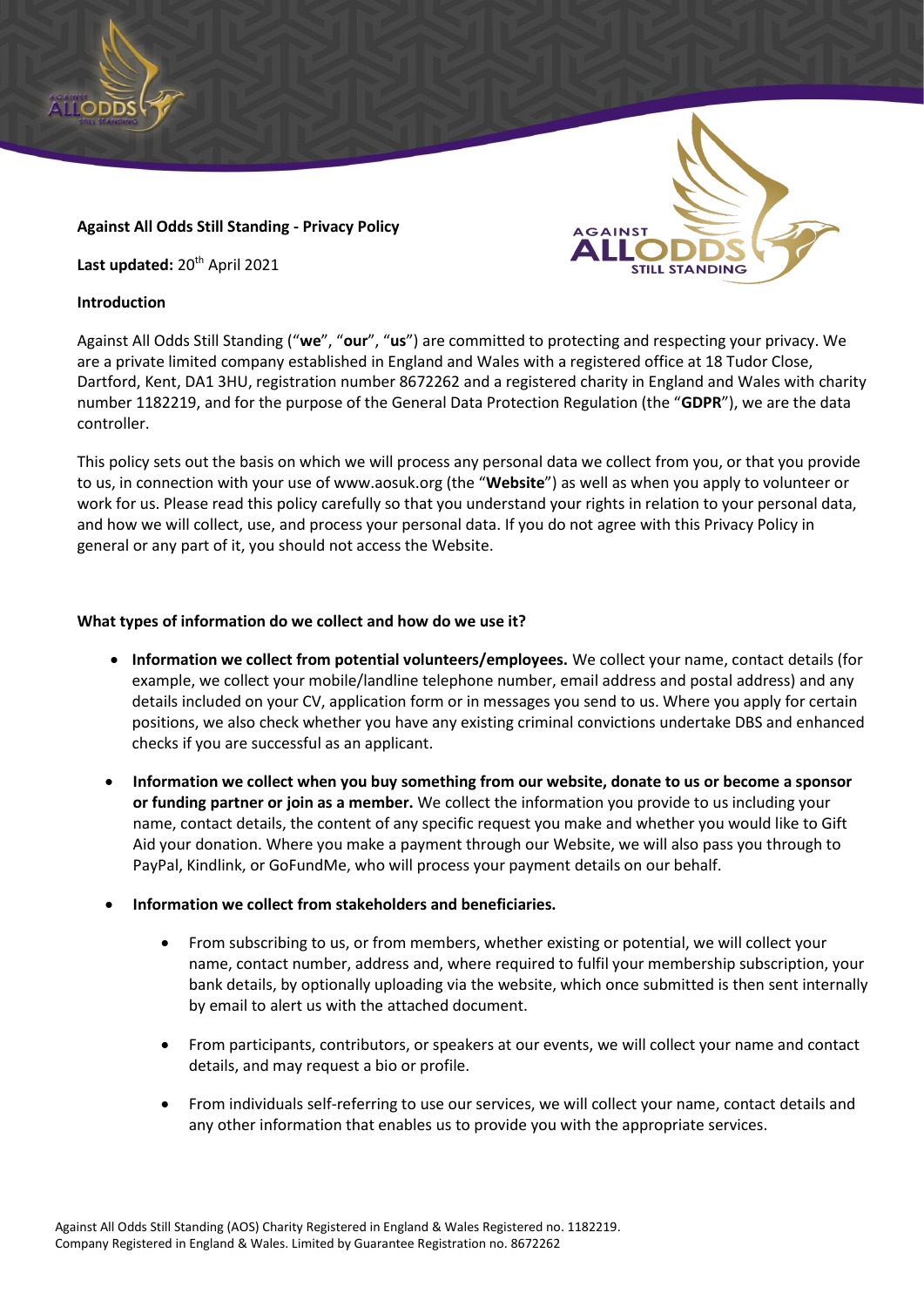**Information we collect from Website guests and enquirers.** We may collect information such as your name, email address, phone number, your website details, and details of your organization if you contact us via our Website (including by email, phone, WhatsApp or other social media). We also collect your email address when you sign up for our newsletters or alerts.

In addition, when you visit the Website, we automatically collect the information sent to us by your computer, mobile phone or other device. This information includes:

- your IP address;
- device information including, but not limited to, device identifier, the name of your device and the type of operating system;
- mobile network information; and
- web information, such as your browser type and the pages you access on our Website.

#### **How do we use your personal data?**

• **When you apply to volunteer/work for us:**

When you apply to volunteer or work for us, we use your personal data to:

- where it is in our legitimate interests to do so, assess your application and communicate with you as well as, if successful, arrange for you to attend an interview;
- where we wish to offer you the position:
	- $\circ$  verify your references and qualifications, and check that you have no prior criminal convictions where we must do so in order to prevent or detect unlawful acts or comply with regulatory requirements including principles of good industry practice;
	- $\circ$  create an employment/volunteering record and set you up on our systems as this is necessary for the purposes of our contract with you;
	- o to the extent permitted or required by applicable law, conduct employment and diversity monitoring;

## • **When you sponsor, donate to or buy from us:**

When you sponsor, donate to or buy from us, we use your personal data to:

- process your sponsorship, donation or purchase in order to ensure that we can fulfil our contract with you including providing you with a receipt of your sponsorship/donation/purchase;
- if you have opted into marketing, communicate with you about products, services, promotions, events and other news and information we think will be of interest to you through our newsletters and alerts.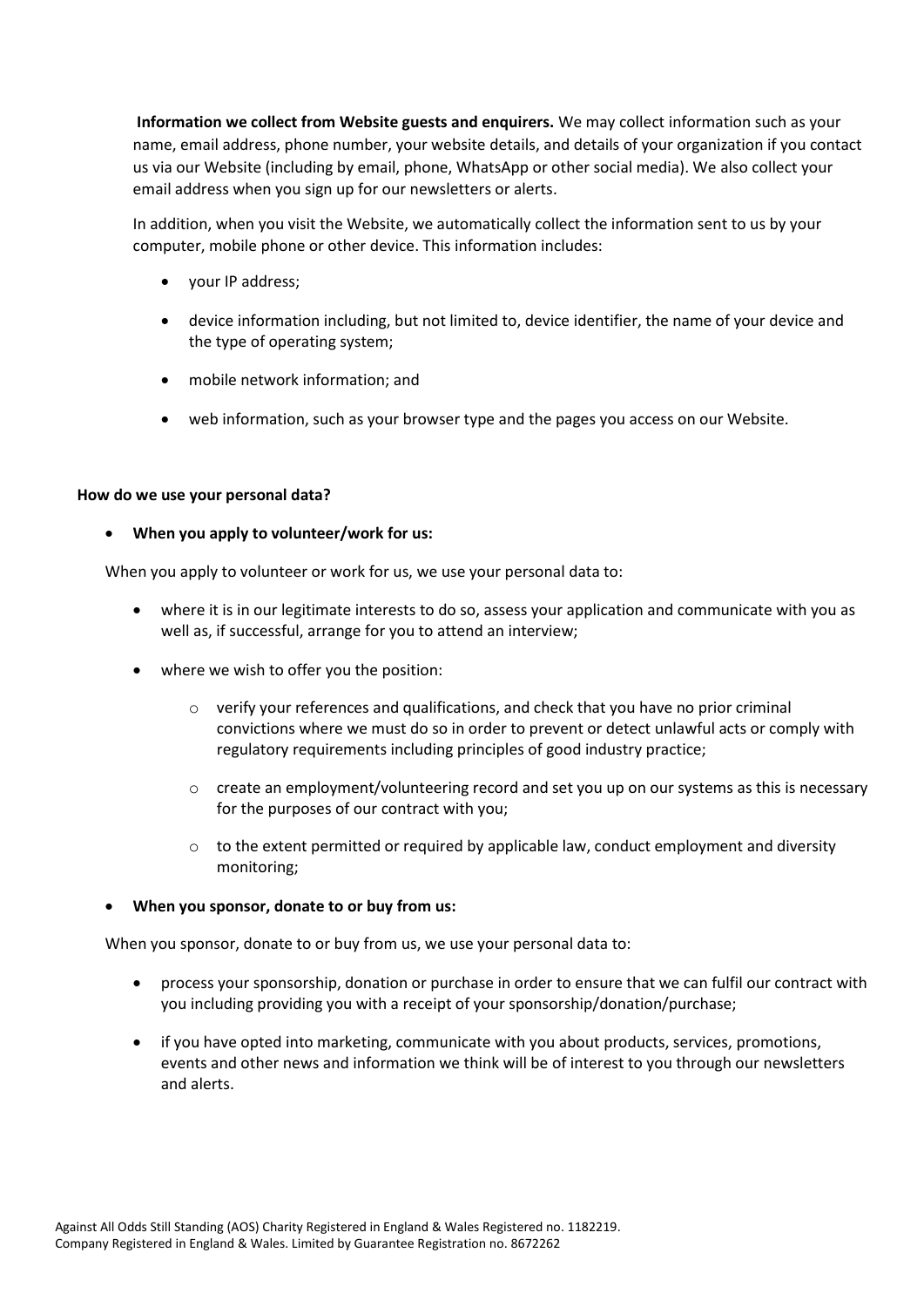# • **If you are a stakeholder or beneficiary:**

If you are a stakeholder or a beneficiary of our services and you contact us via the website using the contact form, we use your personal data (including your name, email address and any other personal information you provide via the contact form) to:

- provide our services to you e.g. if you are a survivor or victim wishing to work with us or receive protection and/or access to specialist support services (such as one-to-one sessions, group sessions, role play sessions, skills for life workshops, peer support, social trips and other resources);
- refer you to third parties (such as charitable operations that provide services including refuge, education, female health support) where you wish to receive such services;
- communicate with you;
- create a personal record for you.

We do this where it is necessary to provide you with our services, where it is in your vital interests, where we have your consent (or explicit consent) or where it is in our legitimate interests to do so. We also process your personal data in the course of our legitimate activities with appropriate safeguards in place.

# • **When you visit our Website:**

As it is in our legitimate interests to be responsive to you and to ensure the proper functioning of our services and organisation, we will use your information to:

- communicate with you, for example, if you contact us using Whatsapp or otherwise via the Website;
- organise and enable you to attend our events;
- [if you have opted into marketing, communicate with you about products, services, promotions, events and other news and information we think will be of interest to you through our newsletters and alerts.]

As it is in our legitimate interests to process your data to provide effective services to you we collect this information in order to:

- monitor and analyse trends, usage and activity in connection with our Website and services to improve the Website;
- administer the Website, and for internal operations, in order to conduct troubleshooting, data analysis, testing, research, statistical and survey analysis;
- keep the Website safe and secure; and
- measure and understand the effectiveness of the content we serve to you and others.

We may also process your personal data in order to comply with our legal or regulatory obligations.

## **Do we use cookies?**

We use cookies to collect information about your browsing activities over time and across different websites following your use of our services. Cookies are small text files that uniquely identify your browser or device. The cookie file is stored on your browser. When you return to that website (or visit websites that use the same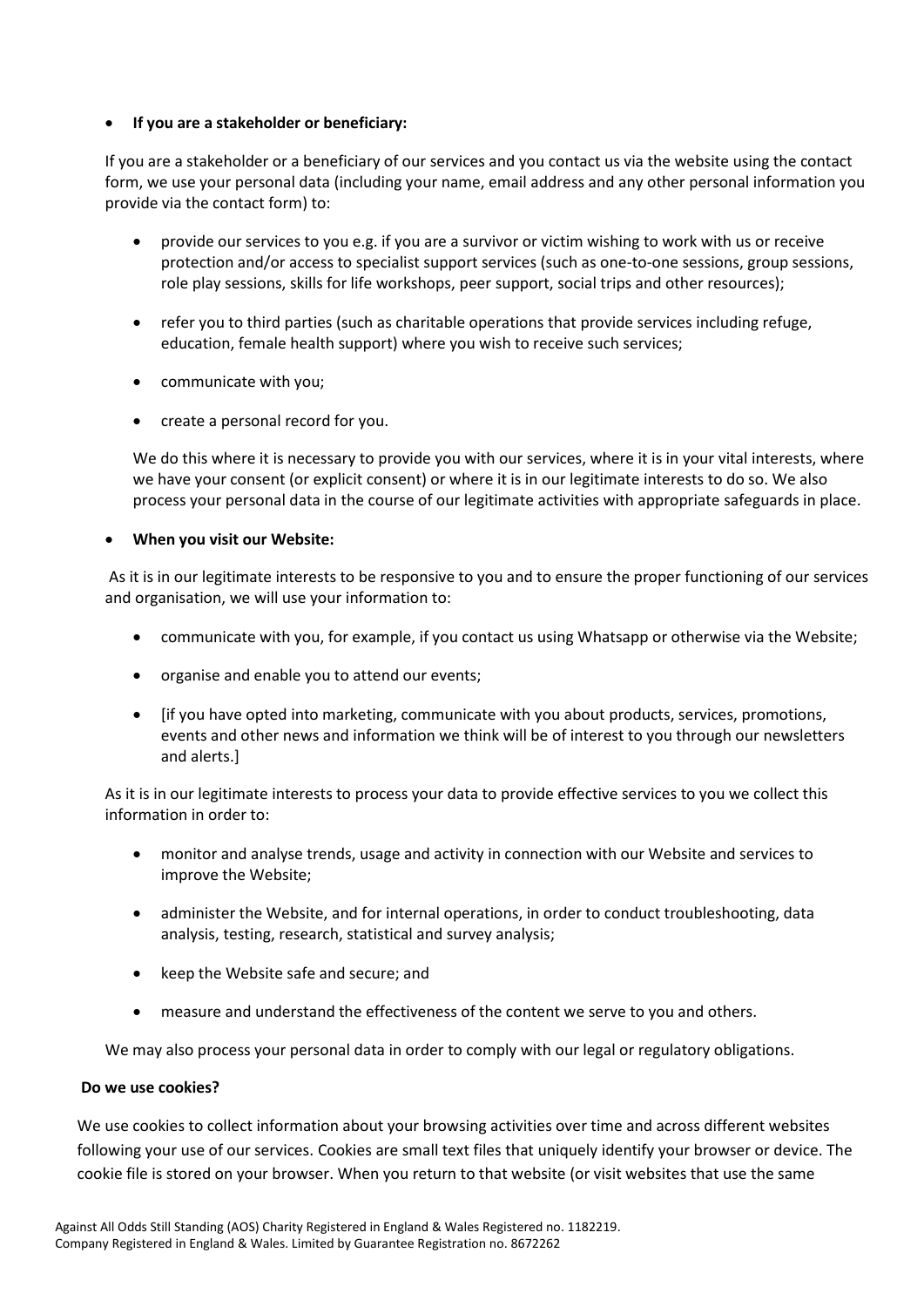cookies) these websites recognize the cookies and your browsing device.This helps us to improve the services we provide to you and the way the Website works.

Cookies do many different jobs, like letting you navigate between pages efficiently, remembering your preferences, and generally improving the user experience. Cookies can tell us, for example, whether you have visited the Website before or whether you are a new visitor. They can also help to ensure that adverts you see online are more relevant to you and your interests.

There are different categories of cookies, including:

# • **First-party cookies**

First party cookies, which are served directly by us to your computer or device.

# • **Third-party Cookies**

Third-party cookies, which are served by a third party on our behalf. We use third party cookies for [functionality], [performance/analytics], [advertising] and [social media purposes.] Cookies can remain on your computer or mobile device for different periods of time. Some cookies are 'session cookies', meaning that they exist only while your browser is open. These are deleted automatically once you close your browser. Other cookies are 'permanent cookies', meaning that they survive after your browser is closed. They can be used by the Website to recognise your computer when you open your browser and browse the

Internet again.

**Essential Website cookies:** These cookies are essential to provide you with the Website and any services available through this Website and to use some of its features, such as access to secure areas. Without these cookies services you have asked for, like transactional pages and secure login accounts would not be possible.

**[Functionality cookies**: Functionality cookies record information about choices you have made and allow us to tailor the Website to you. These cookies mean that when you continue to use or come back to the Website, we can provide you with our services as you have asked for them to be provided.]

**Performance cookies:** We use performance/analytics cookies to analyze how the Website is accessed, used, or is performing in order to provide you with a better user experience and to maintain, operate and continually improve the Website.

We use Google Analytics, which is a web analytics tool that helps us understand how users engage with the Website. Like many services, Google Analytics uses first-party cookies to track user interactions, as in our case, where they are used to collect information about how users use our site. This information is used to compile reports and to help us improve our Website. The reports disclose website trends without identifying individual visitors. For more information on Google Analytics, see [here.](https://analytics.google.com/analytics/web/provision/#/provision) You can opt out of Google Analytics without affecting how you visit our site – for more information on opting out of being tracked by Google Analytics across all websites you use, visit this Google page: [https://tools.google.com/dlpage/gaoptout.](https://tools.google.com/dlpage/gaoptout)

**Advertising and Targeting cookies**: As you use our Website, you will notice that it features advertising. We allow third party companies, including advertising companies, to place cookies on our Website. These cookies enable such companies to track your activity across various sites where they display ads and record your activities so they can show ads that they consider relevant to you as you browse the Internet. Cookies also allow us and third parties to know whether you have seen an ad or a type of ad, and how long it has been since you've last seen it.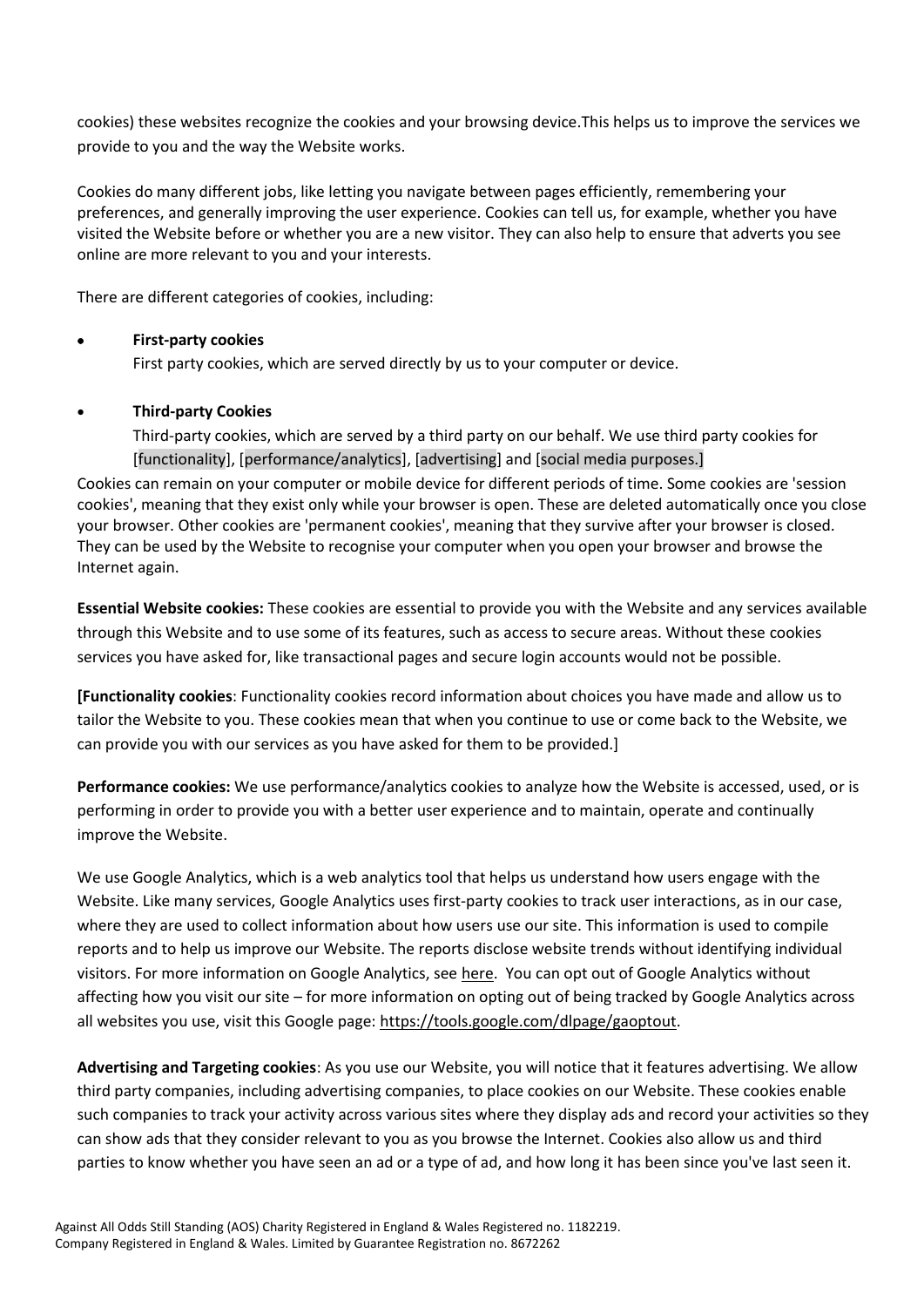This information is used for frequency capping purposes, to help tailor the ads you see, and to measure the effectiveness of ads.

We use cookies on this site to make sure you can use the site easily and enjoy the site. Some of these cookies are essential and we can't provide our service without them, but there are others that can be turned off. You have the right to choose whether or not to accept these optional cookies and similar technologies. However, please note that if you choose to refuse cookies or other essential locally stored data you may not be able to use the full functionality of our Website.

You can change your preferences by changing the settings in your browser. Most browsers will allow you to choose the level of privacy settings you want. This lets you control your cookie settings so that you can:

- See what cookies or other locally stored data you've got and delete them on an individual basis;
- Block third party cookies or similar technology;
- Block cookies or similar technology from particular sites;
- Block all cookies or similar technologies from being set; or
- Delete all cookies or similar technologies when you close your browser.

You can find more information about cookies and how to manage them a[t http://www.allaboutcookies.org/.](http://www.allaboutcookies.org/)

#### **Cookies we use**

| Cookie                               | First or<br>third<br>party | Category          | Purpose                                                                                                                   | Duration |
|--------------------------------------|----------------------------|-------------------|---------------------------------------------------------------------------------------------------------------------------|----------|
| cookielawinfo-checkbox-necessary     | First<br>party             | Necessary         | Determines<br>whether the<br>user has<br>accepted the<br>cookie consent<br>box.                                           | 1 day    |
| cookielawinfo-checkbox-non-necessary | First<br>party             | Necessary         | Determines<br>whether the<br>user has<br>accepted the<br>cookie consent<br>box.                                           | 1 day    |
| _ga                                  | First<br>party             | <b>Statistics</b> | Registers a<br>unique ID that<br>is used to<br>generate<br>statistical data<br>on how the<br>visitor uses the<br>website. | 2 years  |
| _gat                                 | First<br>party             | <b>Statistics</b> | Used by<br>Google<br>Analytics to                                                                                         | 1 day    |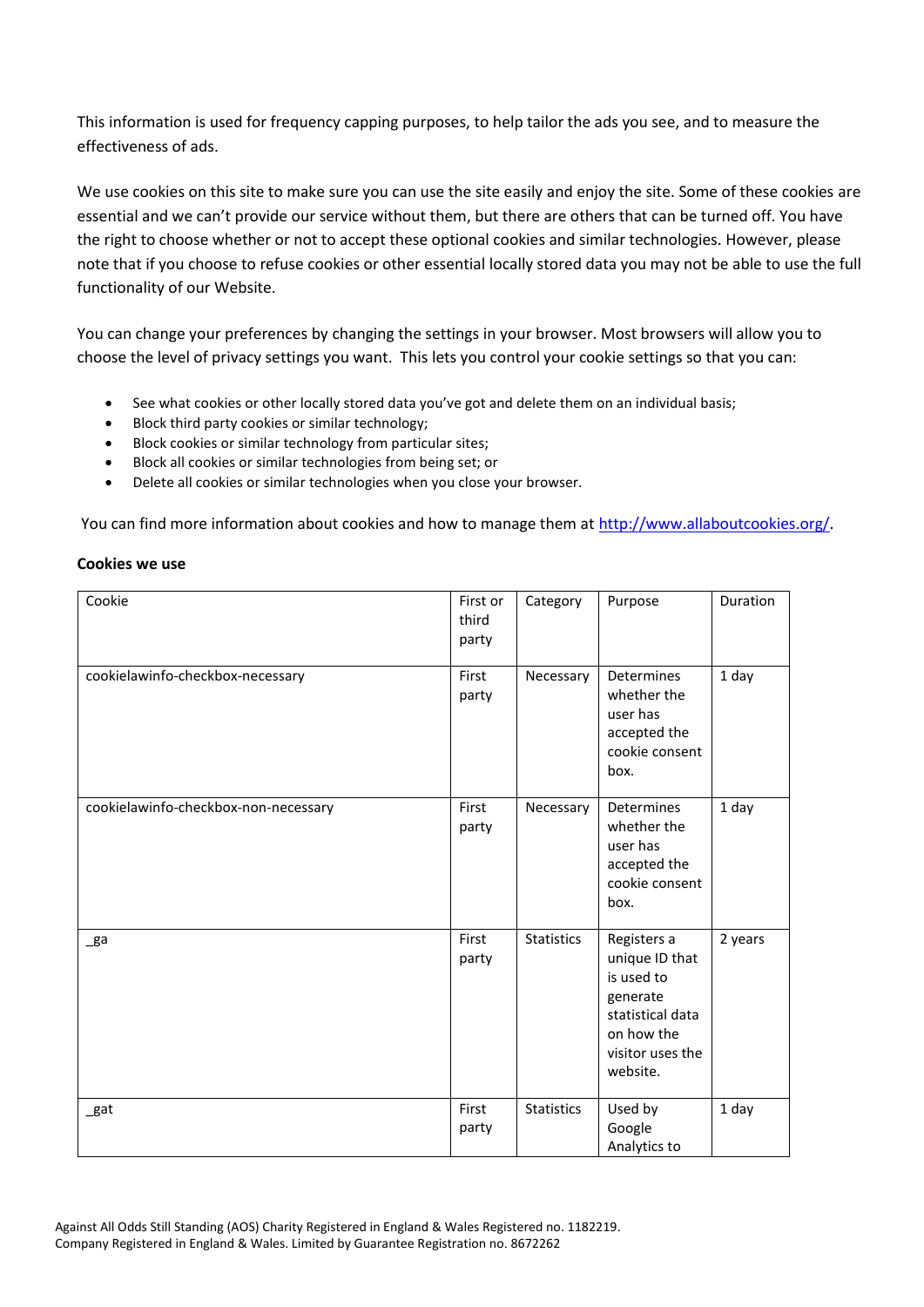|                             |                |                   | throttle<br>request rate                                                                                                                                                                                                                          |         |
|-----------------------------|----------------|-------------------|---------------------------------------------------------------------------------------------------------------------------------------------------------------------------------------------------------------------------------------------------|---------|
| $\_$ gid                    | First<br>party | <b>Statistics</b> | Registers a<br>unique ID that<br>is used to<br>generate<br>statistical data<br>on how the<br>visitor uses the<br>website.                                                                                                                         | 1 day   |
| _fb_chat_plugin             | First<br>party | Marketing         | Used to track<br>the user's<br>interaction<br>with the<br>website's<br>Facebook<br>chat-widget.                                                                                                                                                   | Session |
| _gads                       | First<br>party | Marketing         | Used to<br>register what<br>ads have been<br>displayed to<br>the user.                                                                                                                                                                            | 1 year  |
| ads/ga-audiences            | Third<br>party | Marketing         | Used by<br>Google<br>AdWords to<br>re-engage<br>visitors that<br>are likely to<br>convert to<br>customers<br>based on the<br>visitor's online<br>behaviour<br>across<br>websites.                                                                 | Session |
| common/cavalry_endpoint.php | Third<br>party | Marketing         | Collects data<br>on visitor<br>behaviour<br>from multiple<br>websites, in<br>order to<br>present more<br>relevant<br>advertisement<br>- this also<br>allows the<br>website to<br>limit the<br>number of<br>times that<br>they are<br>shown in the | Session |

Against All Odds Still Standing (AOS) Charity Registered in England & Wales Registered no. 1182219. Company Registered in England & Wales. Limited by Guarantee Registration no. 8672262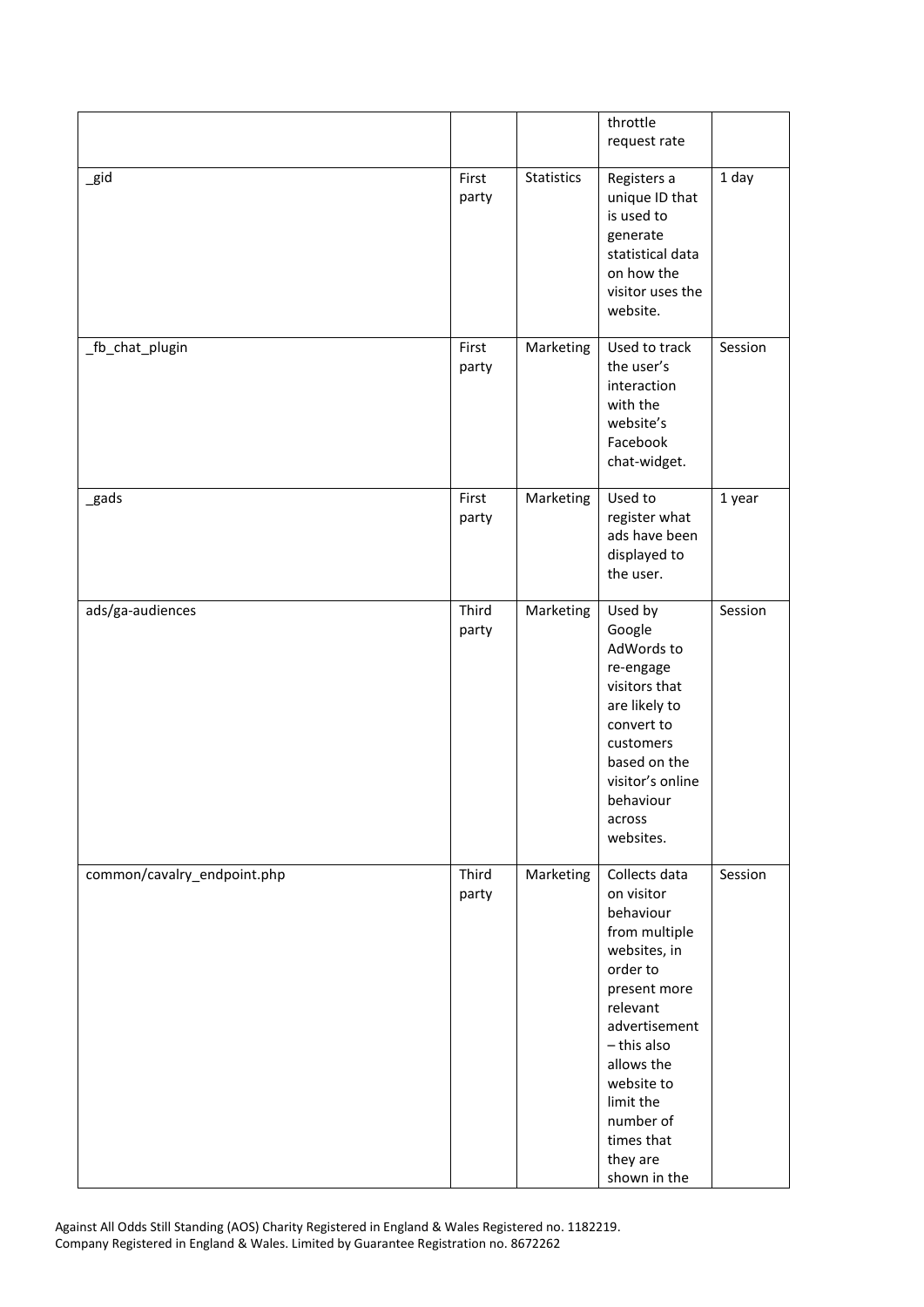|                     |                |           | same<br>advertisement.                                                                                                                                                                                                                                                                                   |         |
|---------------------|----------------|-----------|----------------------------------------------------------------------------------------------------------------------------------------------------------------------------------------------------------------------------------------------------------------------------------------------------------|---------|
| gadsTest            | First<br>party | Marketing | Sets a unique<br>ID for the<br>visitor, that<br>allows third<br>party<br>advertisers to<br>target the<br>visitor with<br>relevant<br>advertisement.<br>This pairing<br>service is<br>provided by<br>third party<br>advertisement<br>hubs, which<br>facilitates real-<br>time bidding<br>for advertisers. | Session |
| goog_pem_mod        | First<br>party | Marketing | Used to send<br>data to Google<br>Analytics<br>about the<br>visitor's device<br>and behaviour.<br>Tracks the<br>visitor across<br>devices and<br>marketing<br>channels.                                                                                                                                  | Session |
| GoogleAdServingTest | First<br>party | Marketing | Used to<br>register what<br>ads have been<br>displayed to<br>the user.                                                                                                                                                                                                                                   | Session |
| IDE                 | Third<br>party | Marketing | Used by<br>Google<br>DoubleClick to<br>register and<br>report the<br>website user's<br>actions after<br>viewing or<br>clicking one of<br>the<br>advertiser's<br>ads with the<br>purpose of<br>measuring the<br>efficacy of an<br>ad and to                                                               | 1 year  |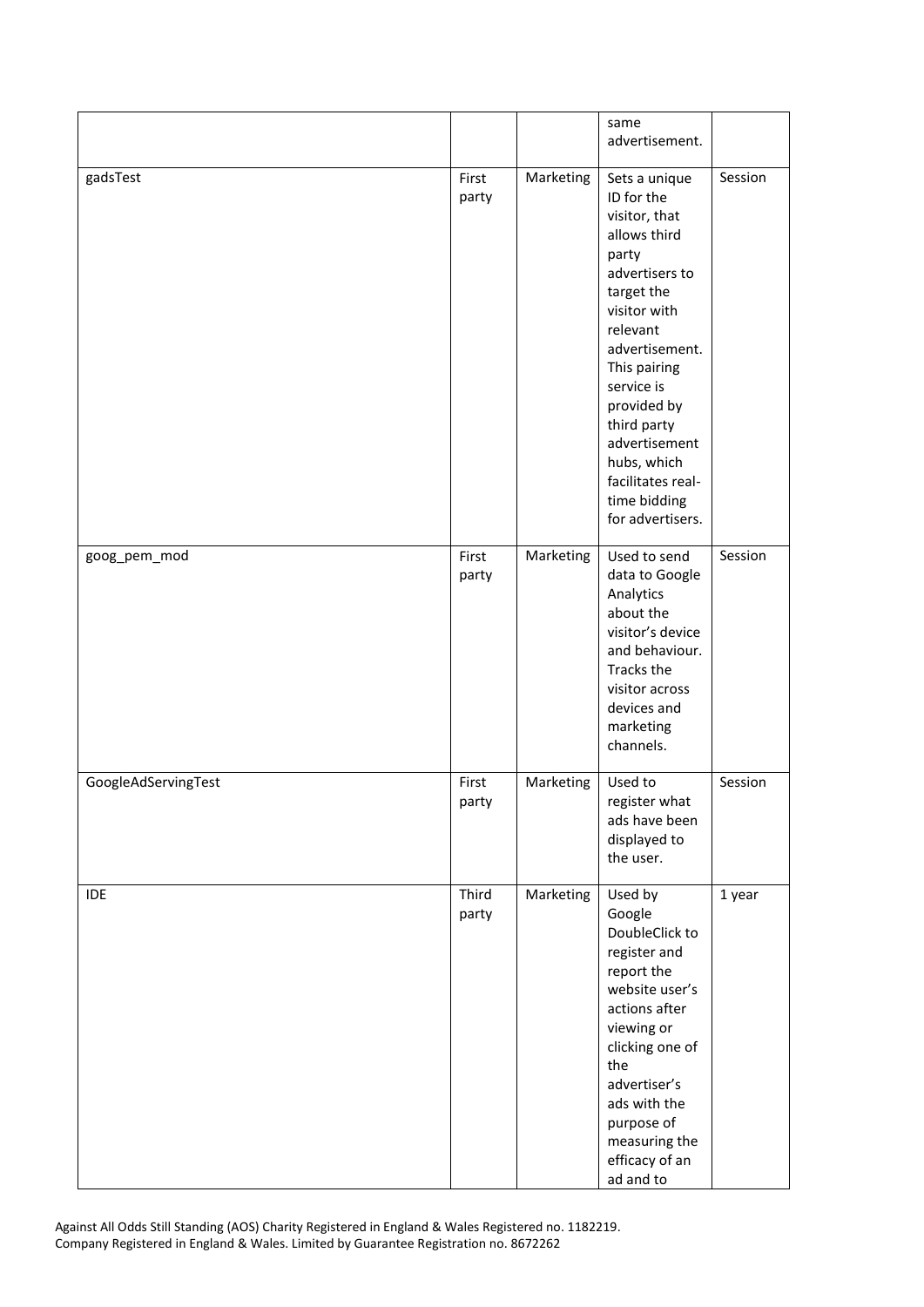|                                                    |                |           | present<br>targeted ads<br>to the user.                                                                   |          |
|----------------------------------------------------|----------------|-----------|-----------------------------------------------------------------------------------------------------------|----------|
| messaging_plugin_http://aosuk.org/_244584995676436 | Third<br>party | Marketing | Used to track<br>the user's<br>interaction<br>with the<br>website's<br>Facebook<br>messaging-<br>widget   | Session  |
| test_cookie                                        | Third<br>party | Marketing | Used to check<br>if the user's<br>browser<br>supports<br>cookies                                          | 1 day    |
| VISITOR_INFO1_LIVE                                 | Third<br>party | Marketing | Tries to<br>estimate the<br>user's<br>bandwidth on<br>pages with<br>integrated<br>YouTube<br>videos.      | 179 days |
| <b>YSC</b>                                         | Third<br>party | Marketing | Registers a<br>unique ID to<br>keep statistics<br>of what videos<br>from YouTube<br>the user has<br>seen. | Session  |
| yt.innertube::nextld                               | Third<br>party | Marketing | Registers a<br>unique ID to<br>keep statistics<br>of what videos<br>from YouTube<br>the user has<br>seen. | Session  |
| yt.innertube::requests                             | Third<br>party | Marketing | Registers a<br>unique ID to<br>keep statistics<br>of what videos<br>from YouTube<br>the user has<br>seen. | Session  |
| yt-remote-cast-installed                           | Third<br>party | Marketing | Stores the<br>user's video<br>player<br>preferences                                                       | Session  |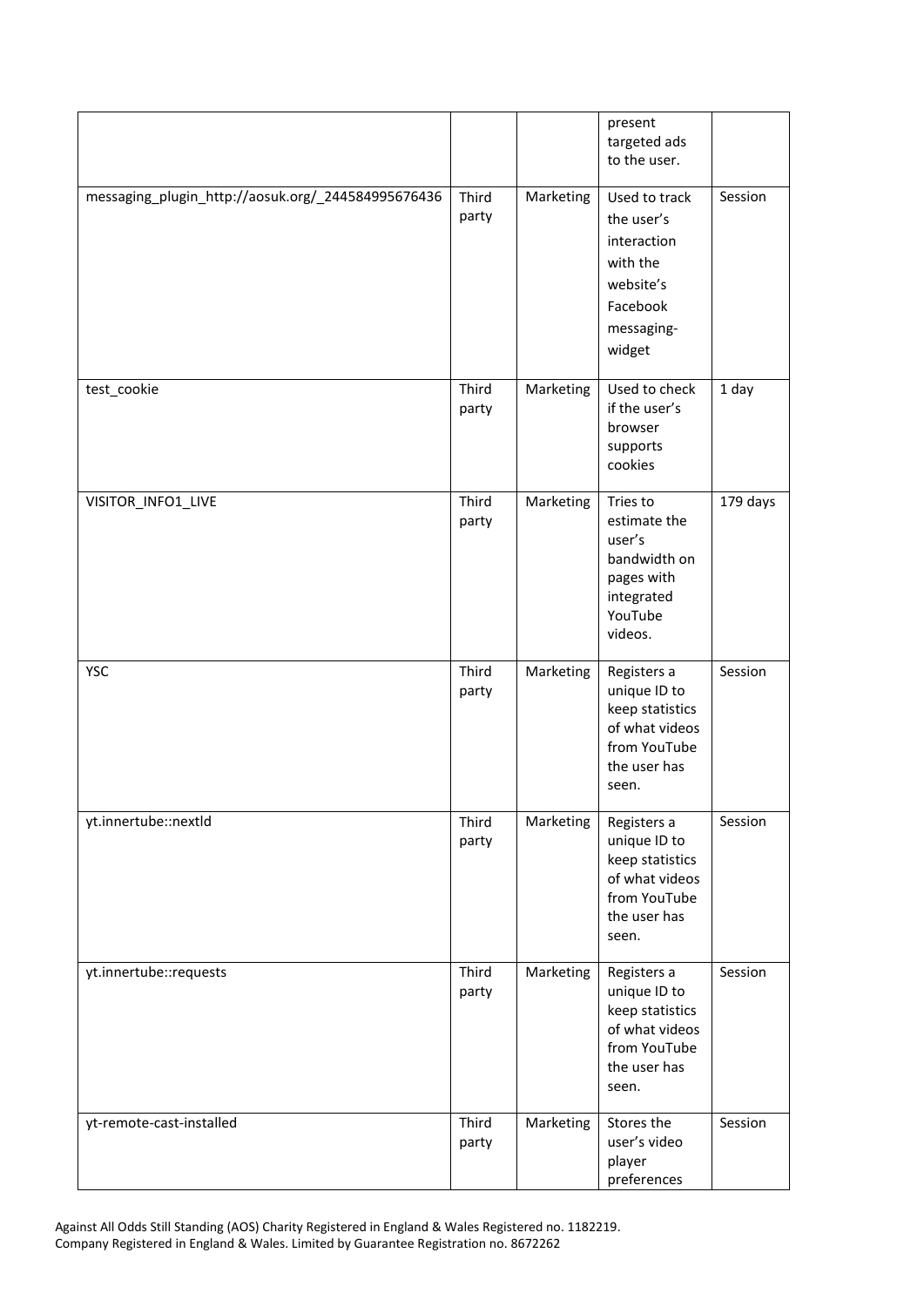|                             |                |           | using<br>embedded<br>YouTube video                                                                                                    |         |
|-----------------------------|----------------|-----------|---------------------------------------------------------------------------------------------------------------------------------------|---------|
| yt-remote-connected-devices | Third<br>party | Marketing | Stores the<br>user's video<br>player<br>preferences<br>using<br>embedded<br>YouTube video                                             | Session |
| yt-remote-device-id         | Third<br>party | Marketing | Stores the<br>user's video<br>player<br>preferences<br>using<br>embedded<br>YouTube<br>video.                                         | Session |
| yt-remote-fast-check-period | Third<br>party | Marketing | Stores the<br>user's video<br>player<br>preferences<br>using<br>embedded<br>YouTube<br>video.                                         | Session |
| yt-remote-session-app       | Third<br>party | Marketing | Stores the<br>user's video<br>player<br>preferences<br>using<br>embedded<br>YouTube<br>video.                                         | Session |
| yt-remote-session-name      | Third<br>party | Marketing | Stores the<br>user's video<br>player<br>preferences<br>using<br>embedded<br>YouTube<br>video.                                         | Session |
| .openx.net                  | Third<br>party | Marketing | Unclassified<br>cookies<br>are<br>cookies<br>that<br>we are in the<br>of<br>process<br>classifying,<br>together with<br>the providers | 1 Year  |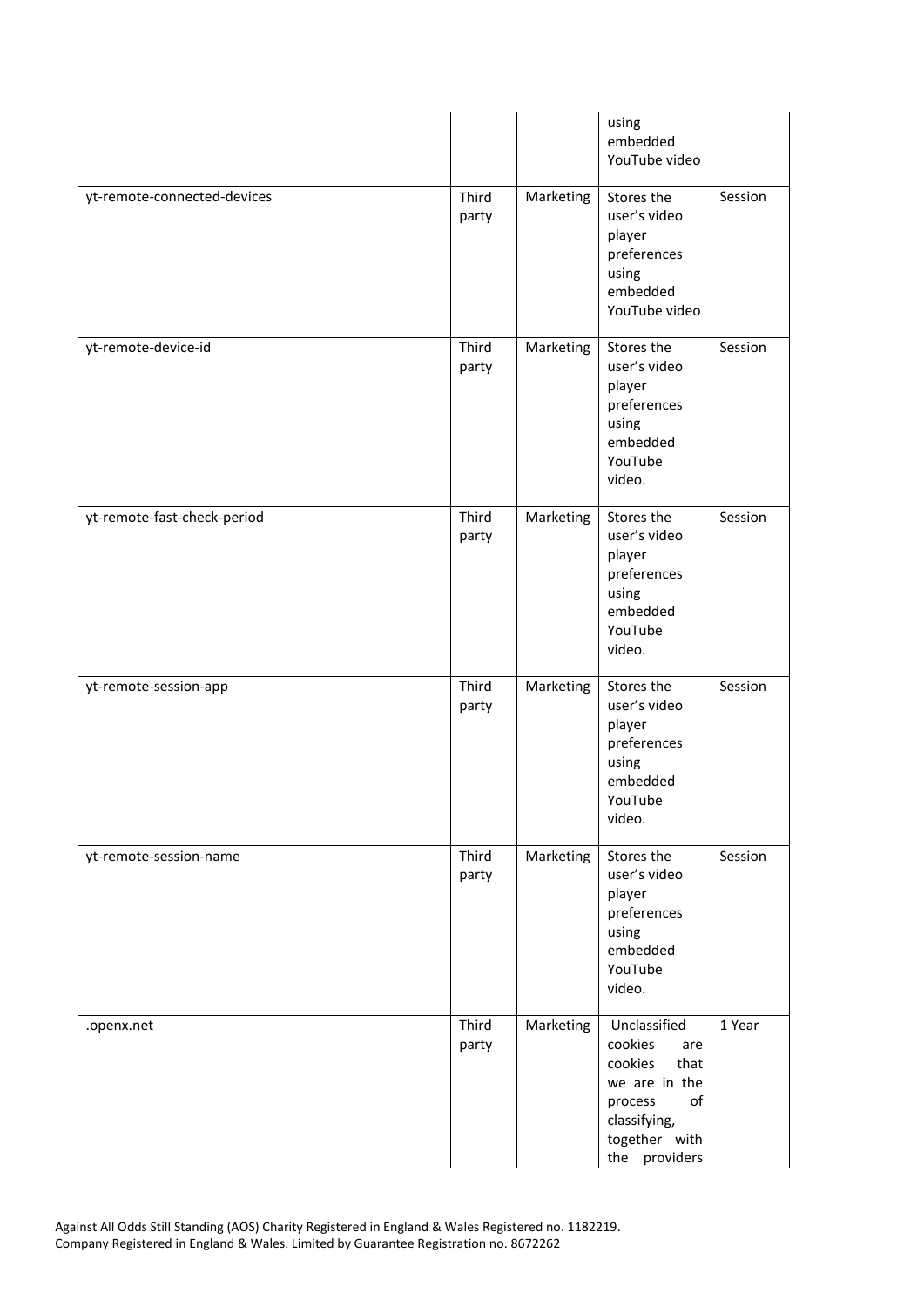|                      |                |           | individual<br>of<br>cookies.                                                                                                                                          |          |
|----------------------|----------------|-----------|-----------------------------------------------------------------------------------------------------------------------------------------------------------------------|----------|
| .quantserve.com      | Third<br>party | Marketing | Unclassified<br>cookies<br>are<br>cookies<br>that<br>we are in the<br>of<br>process<br>classifying,<br>together with<br>the providers<br>individual<br>of<br>cookies. | 3 months |
| .agkn.com            | Third<br>party | Marketing | Unclassified<br>cookies<br>are<br>cookies<br>that<br>we are in the<br>of<br>process<br>classifying,<br>together with<br>the providers<br>of<br>individual<br>cookies. | 1 year   |
| .adform.net          | Third<br>party | Marketing | Unclassified<br>cookies<br>are<br>cookies<br>that<br>we are in the<br>of<br>process<br>classifying,<br>together with<br>the providers<br>of<br>individual<br>cookies. | 1 month  |
| .bidswitch.net       | Third<br>party | Marketing | Unclassified<br>cookies<br>are<br>cookies<br>that<br>we are in the<br>of<br>process<br>classifying,<br>together with<br>the providers<br>of<br>individual<br>cookies. | 1 year   |
| ads.programattik.com | Third<br>party | Marketing | Unclassified<br>cookies<br>are<br>cookies<br>that<br>we are in the<br>of<br>process<br>classifying,<br>together with<br>the providers                                 | 2 years  |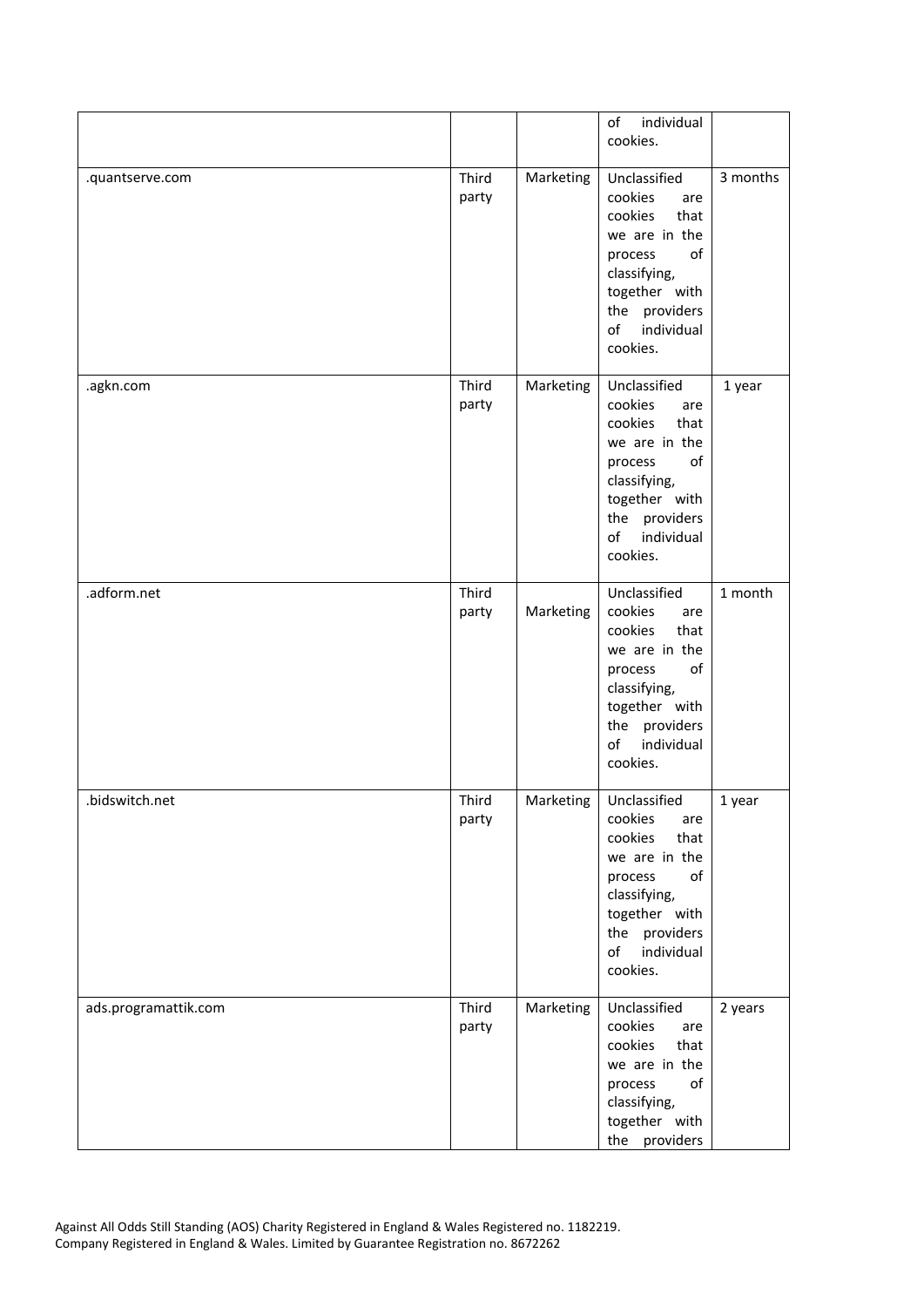| individual<br>of<br>cookies. |
|------------------------------|
|------------------------------|

# **How do we share your personal data?**

We do not sell, rent or lease your personal information to others except as described in this Privacy Policy. We share your information with selected recipients. These categories of recipients include:

- cloud storage providers such as Microsoft (who may store or process your personal data outside the EEA, including in the US), to store the personal data you provide and for disaster recovery services;
- our affiliates located outside the EEA, for example, with Against All Odds Still Standing (Malawi);
- advertising and analytics service providers such as Google Analytics (who help us run analysis on our web page to ensure we provide it to you in the optimum way) and Google Ads (who help us carry out targeted advertising); and
- service providers who help us with various aspects of running out website such as PayPal (to assist with processing payments), Mailchimp (who enable us to communicate with you), HubSpot (who help us with marketing and customer service) and Microsoft who provide us with a range of services.

We will share your information with law enforcement agencies, public authorities or other organisations if legally required to do so, or based on our legitimate business interest if such use is reasonably necessary to:

- comply with a legal obligation, process or request;
- enforce our terms and conditions and other agreements, including investigation of any potential violation thereof;
- detect, prevent or otherwise address security, fraud or technical issues; or
- protect the rights, property or safety of us, our users, a third party or the public as required or permitted by law (exchanging information with other companies and organisations for the purposes of fraud protection and credit risk reduction).

We will disclose your information to third parties in our legitimate business interests in the event that we:

- sell, buy, transfer, merge, consolidate or re-organise any part(s) of our business, or merge with, acquire, or are acquired by, or form a joint venture or partner with, any other business, in which case we may disclose your data to any prospective buyer, new owner, or other third party involved in such change to our business; or
- sell, buy, or transfer any business or assets (whether as a result of liquidation, bankruptcy or otherwise), in which case we will disclose your data to the prospective seller or buyer of such business or assets.

## **Where do we store your personal data?**

The information that we collect from you will be transferred to and stored at/processed outside the EEA including in the UK and the USA. We will take all steps reasonably necessary to ensure that your personal data is treated securely and in accordance with this policy. The personal data that we collect from you will be transferred to, and stored at/processed under the Commission's model contracts for the transfer of personal data to third countries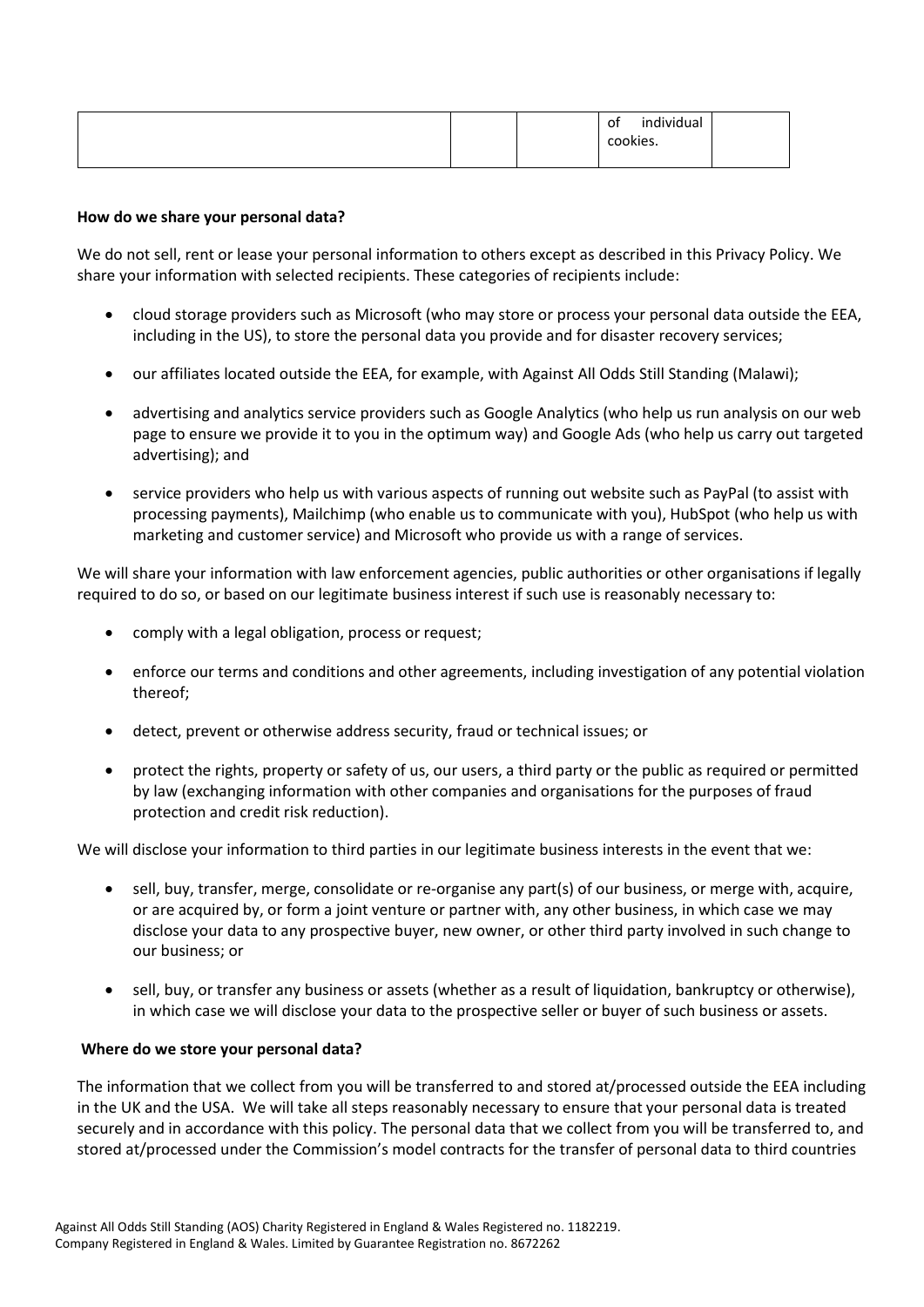(i.e., the standard contractual clauses), pursuant to Decision 2010/87/EU. To request a copy of these model clauses, please contact[: admin@aosuk.org.](mailto:admin@aosuk.org)

# **The security of your personal data**

Unfortunately, the transmission of information via the internet or email is not completely secure. Although we will do our best to protect your personal data, we cannot guarantee the security of your information transmitted through the Website or over email; any transmission is at your own risk. Once we have received your information, we will take appropriate technical and organisational measures to safeguard your personal data against loss, theft and unauthorised use, access or modification.

We will, from time to time, host links to and from the websites of our affiliates or third parties. If you follow a link to any of these websites, these websites will have their own privacy policies and we do not accept any responsibility or liability for these policies. Please check these policies before you submit any information to those websites.

# **How long do we store your personal data?**

We retain your personal data as long as is necessary to provide you with the relevant services and fulfil the purposes for which we collected it. For example, we will retain your information as follows:

- where you have opted in to receive information from us, we keep your information for up to 12 months; and
- where you are a donor, we keep your information for the duration of the period in which you donate to us and thereafter, for a statutory period of 6 years.

Please note that we may retain your personal data for a longer period if legally required, for example, due to a court order or as needed to defend or pursue legal claims.

## **Your rights**

You have the right, in certain circumstances, to ask us for a copy of your personal data or to correct, delete or restrict (stop any active) processing of your personal data.

In addition, you can object to the processing of your personal data in some circumstances (in particular, where we are not required to process your data to meet a contractual or other legal requirement). These rights may be limited, for example if fulfilling your request would reveal personal data about another person, or if you ask us to delete information which we are required by law to retain or have compelling legitimate interests in retaining.

To exercise any of these rights, please contac[t admin@aosuk.org.](mailto:admin@aosuk.org) In addition, you have the right to complain to your applicable data protection supervisory authority.

## **Objection to Marketing**

At any time you have the right to object to our processing of data about you in order to send you marketing, including where we build profiles for such purposes, and we will stop processing the data for that purpose.

## **Complaints**

In the event that you wish to make a complaint about how we process your personal data, please contact us in the first instance at admin@aosuk.org and we will endeavour to deal with your request as soon as possible. This is without prejudice to your right to launch a claim with the Information Commissioner's Office or the data